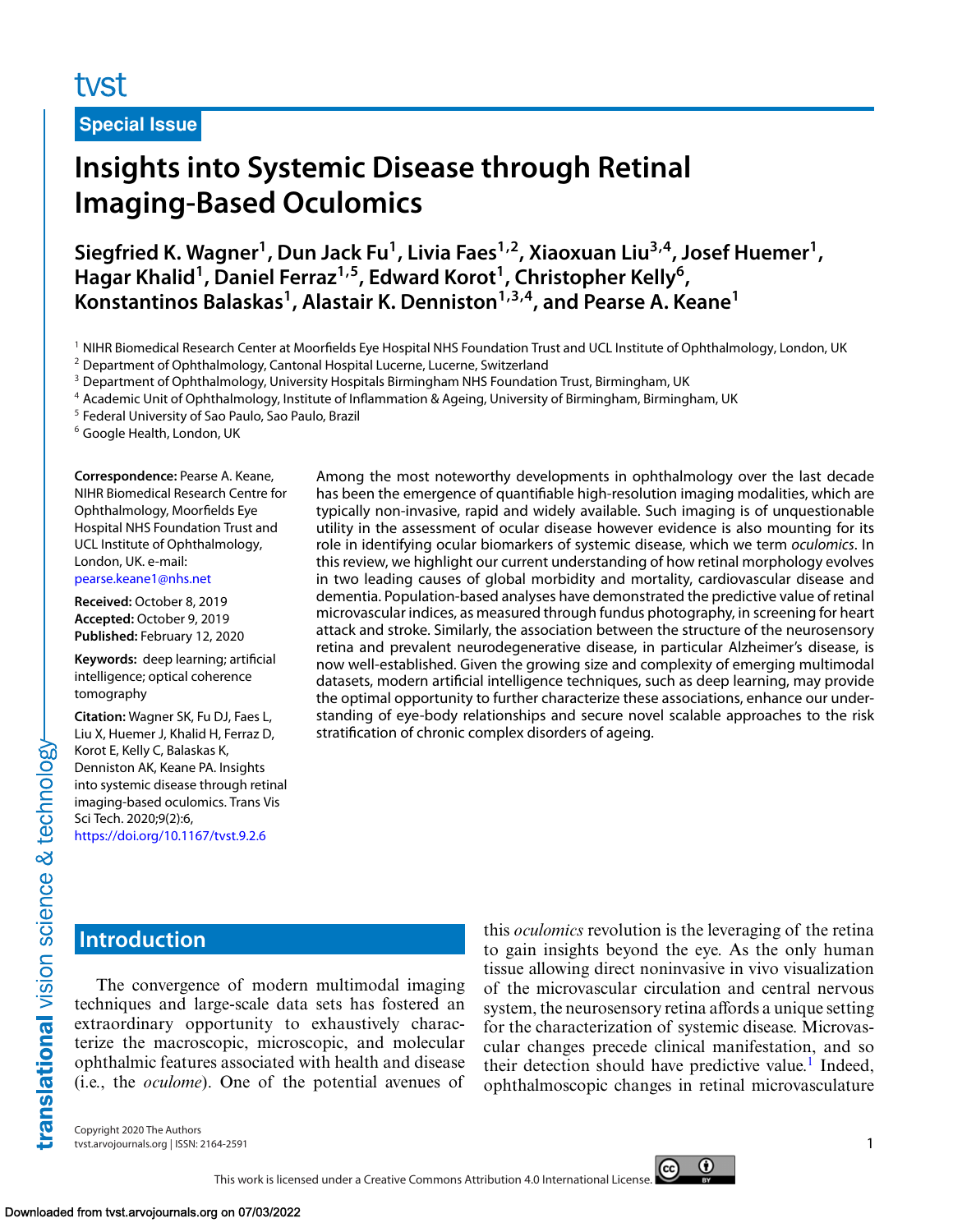structure have been identified as independent predictors for hypertension, diabetes, coronary disease, renal disease, and stroke. $2-6$  Alterations in the thickness of the retinal nerve fiber layer and macular volume, most easily revealed through optical coherence tomography (OCT), may highlight those individuals most at risk of developing cognitive decline and neurodegenera-tive disease.<sup>[7–10](#page-7-0)</sup> Furthermore, certain disorders may exhibit distinct retinal manifestations signifying their presence—the sea fan neovascularization of sickle cell anemia, the macular crystals of cystinosis, or the astro-cytic hamartomas of tuberous sclerosis.<sup>[11](#page-7-0)</sup>

A major facilitator for this has been the advancement in retinal imaging modalities over the past two decades. Primitive methods of direct ophthalmoscopy have evolved to encompass a diverse armamentarium of high-resolution imaging techniques, which are predominantly easy to acquire, risk free, and often demanding only nominal expertise and time for acquisition. In particular, both modern retinal photography and OCT are now of unprecedented resolution and increasingly carried out on a routine basis in both hospital eye settings and within the community.[12](#page-7-0) At Moorfields Eye Hospital NHS Foundation Trust, the largest ophthalmic unit in North America and Europe, we have seen a 14-fold increase in the capture of OCT from 23,500 scans in 2008 to  $>$ 330,000 in 2016.<sup>[13](#page-7-0)</sup> Similarly, the availability of such cross-sectional imaging has exploded in primary care settings—the largest optical franchise in the United Kingdom, Specsavers, announced in 2017 that each of its >700 branches would have an OCT device by the end of  $2019<sup>14</sup>$  $2019<sup>14</sup>$  $2019<sup>14</sup>$ . The primary objective of this transformation has been to enhance the diagnosis of sightthreatening retinal disease, but an important parallel opportunity is emerging—the ability to use ocular biomarkers to detect systemic disease, predict its future onset, and provide noninvasive surrogates of its severity and treatment response.

Meaningful quantitative relationships between retinal structure and systemic disease have now been established using population-based analyses in cardiovascular disease (CVD) and dementia. In the former, changes in retinal microvasculature, from vascular caliber to tortuosity indices, have been associated with CVD risk factors and may have predictive value for relevant events, such as myocardial infarction and stroke. $4,5,15-17$  Traditionally, this has relied upon onerous manual segmentation of digitized images. The development of semiautomated retinal imaging analysis software has alleviated this burden but still demands significant time and researcher input for large-scale data sets highlighting the requirement for fully automated means, which may be addressed by modern methods of artificial intelligence (AI). One form of AI, deep learning, may be the answer. In 2018, researchers at Google Brain not only constructed a model capable of predicting CVD risk factors with reasonable accuracy but, more surprisingly, was also able to predict age and sex with impressive confidence.[18](#page-7-0) Reassurance of the rationale behind the model's output came from interpretability techniques highlighting retinal vasculature, the optic nerve, and macular morphology in decision making.

Although our understanding of eye-body relationships has evolved from decades of traditional statistical modeling in large population-based studies incorporating ophthalmic assessments, the application of AI to this field is still in its early stages. In this article, we focus on where AI-based studies may build on these traditional analyses to reveal novel insights leveraging retinal biomarkers of systemic disease. Particular focus is paid to common chronic disorders of aging, such as cardiovascular and neurodegenerative disease.

### **Cardiovascular Disease**

The first reported association between systemic vascular disease and the eye likely comes from the British nephrologist, Richard Bright, who in 1836 described a series of patients with albuminuria and vision loss.[19](#page-7-0) The ophthalmic features of what would become known as Bright disease, an umbrella term for all forms of glomerulonephritis, would not be rationalized until after the invention of the ophthalmoscope, when Marcus Gunn noted features of severe hypertensive retinopathy in a cohort of patients with chronic renal impairment in  $1892<sup>20</sup>$  $1892<sup>20</sup>$  $1892<sup>20</sup>$ . The concept of retinal-based quantification of cardiovascular disease risk would subsequently come in 1939, when Keith et  $al.<sup>21</sup>$  would describe their prominent grading system for hypertensive retinopathy, which "permitted an intelligent appraisal of the individual patient and has increased considerably the accuracy of prognosis."

As CVD is the leading cause of global mortality, accounting for more than 30% of deaths worldwide, there has been significant motivation to develop effective tools to identify those most at risk.<sup>22</sup> The 2019 guidelines from the American College of Cardiology and American Heart Association recommend use of the ASCVD Risk Estimator Plus, which calculates a 10-year CVD risk score based on certain risk factors (age, sex, ethnicity), bedside tests (e.g., blood pressure), and blood parameters (e.g., total cholesterol).[23](#page-8-0) However, even such risk stratification algorithms can have limited calibration and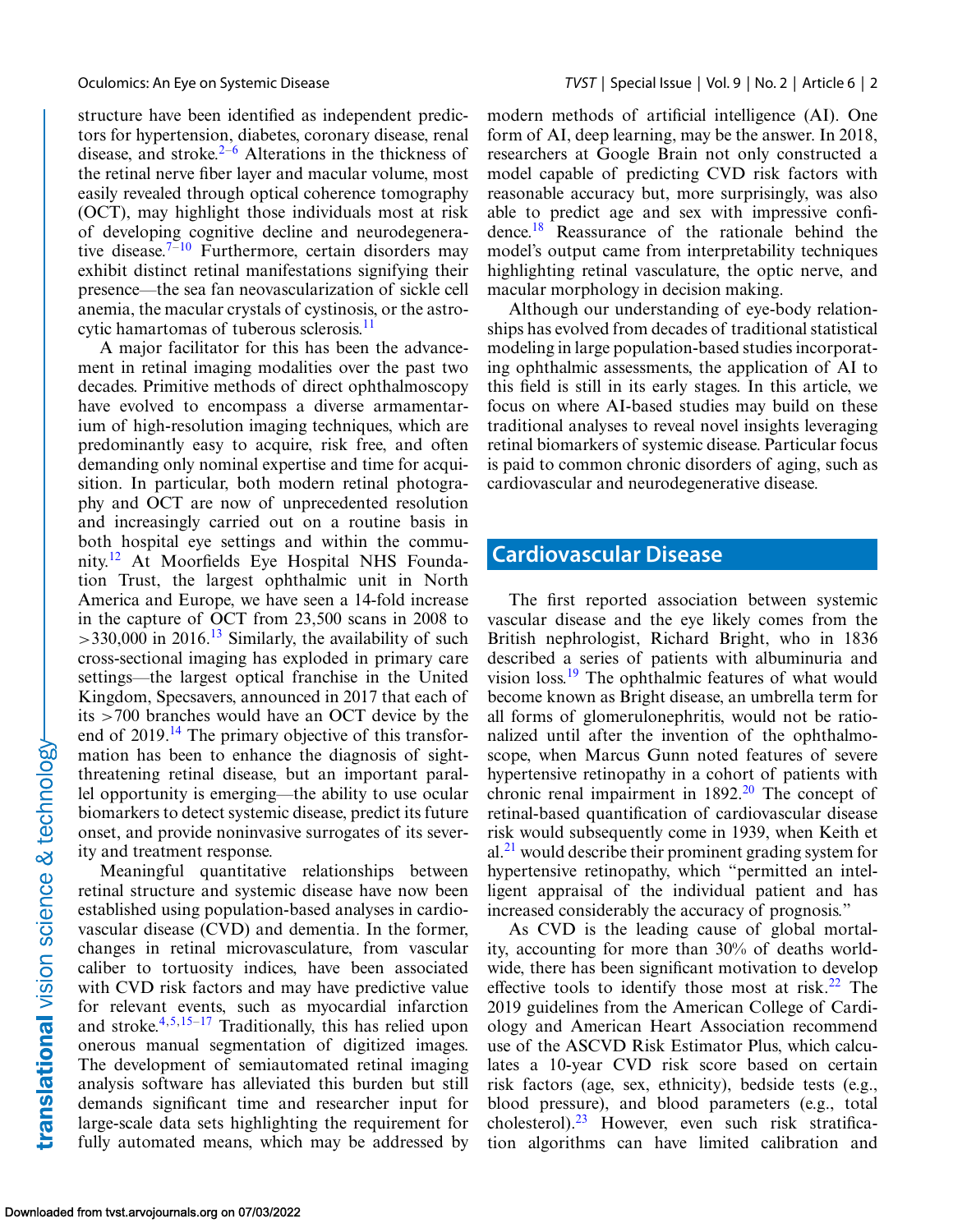discriminative ability when externally validated. $24,25$ Moreover, generating these scores depends on significant health care professional input and laboratory testing.

The use of a single noninvasive "eye check" to assess CVD risk is an attractive alternative, in part because of the importance that most of the population places on matters related to their vision and eye health. When surveyed, the general public ranks sight as our most important sense. $26$  This translates into significant differences between the extent to which members of the public attend eye checks compared to screening for CVD. For example, the free "Over-40" check established by the UK National Health Service for CVD risk stratification by primary care physicians in 2009 was attended by only 12.8% of the population from 2009 to 2013.<sup>[27](#page-8-0)</sup> In contrast, more than half the population attended their community optometric practice for regular eye checks in 2016[.28](#page-8-0)

A role for retinal photography can therefore be envisaged in three settings. First, it could be used as an additional investigation, enabling risk refinement. There is evidence that the addition of retinal photography can positively affect reclassification indices for current risk stratification scoring systems.[29,30](#page-8-0) Its use as a mandated additional investigation would have significant resource implications, but an alternative would be the inclusion of data from imaging in those cases where it is available, in which case the requirement is primarily one of data integration. Second, there may be a role for retinal photography as an alternative to current CVD risk approaches in resource-poor settings. The emergence of widespread retinal photography in the developing world through smartphone technology and improved access for diabetic retinopathy screening may enable democratization of CVD risk stratification to this neglected population. Third, it may be used as an ad hoc screening test. Deployment in community optometry settings could allow identification of people at risk of CVD who would not otherwise have attended their primary care physician and are therefore prompted to have further investigation.

Direct noninvasive visualization of the microvascular circulation is a unique attribute of the neurosensory retina. The shared anatomical and physiologic characteristics between retinal vessels and those of the kidney and heart support the potential utility of retinal assessment as a conduit to systemic vascular disease risk stratification. The assessment of the retinal circulation has evolved from initially being through direct ophthalmoscopy, which is fraught with substantial intra- and interobserver variability, to the introduction of digital or digitized retinal photography

with greater repeatability and precision.<sup>[31,32](#page-8-0)</sup> A large number of population-based studies have now demonstrated significant relationships between retinal vascular features and both cardiovascular disease outcomes, in particular myocardial infarction and stroke, and risk factors (age, blood pressure, smoking, presence of diabetes mellitus).[15,16,](#page-7-0)[30,33](#page-8-0)

The most convincing association has been made between risk of incident stroke and retinal vascular morphology. The Atherosclerosis Risk in Communities study was the first population-based study to evaluate the relationship between retinal vasculature and cardiovascular disease on a large scale and incorporate retinal photography.[15](#page-7-0) Not only were images graded for qualitative features suggestive of hypertensive retinopathy, such as cotton wool spots and arteriovenous nicking, but, following digitization of the images, semiquantitative measurement of the retinal vessel caliber also was completed. Controlling for known risk factors, including age, sex, diabetes, and blood features, most features of retinopathy were indeed associated with a higher relative risk of incident stroke, but it was also noted that such risk increased in those with smaller arterioleto-venule ratios in a proportional scale. This was reinforced by similar results among diabetic patients in the Wisconsin Epidemiologic Study of Diabetic Retinopathy.[34](#page-8-0) However, interestingly, a meta-analysis incorporating six studies evaluating retinal vascular caliber and incident stroke over 5 to 12 years concluded that wider retinal venular caliber and not retinal arteriolar caliber predicted stroke with a pooled hazard ratio of 1.15 (confidence interval, 1.05–1.25 per 20-micron increase in caliber).<sup>[5](#page-7-0)</sup> To a certain extent, this finding persists when considering coronary heart disease (CHD) but with an important distinction. Retinal vascular morphology appears to be helpful only for risk stratification in women. A similar meta-analysis by McGeechan and colleagues<sup>4</sup> evaluating the same six population-based cohorts revealed wider retinal venules, and narrower arterioles predicted 5- to 14-year risk of CHD events (namely, myocardial infarction, coronary bypass grafting, and coronary angioplasty) in women but not in men. The authors hypothesize that microvascular dysfunction plays a more prominent role in CHD risk in women.

Rather than focusing on CVD events, a number of studies have established links between retinal vascular characteristics and risk factors. In recent work using over 5000 participants from the European Prospective Investigation into Cancer-Norfolk Eye Study, Owen et al. $35$  examined retinal vessel caliber and tortuosity using the fully automated software QUARTZ. Increasing arteriolar tortuosity was associated with rising age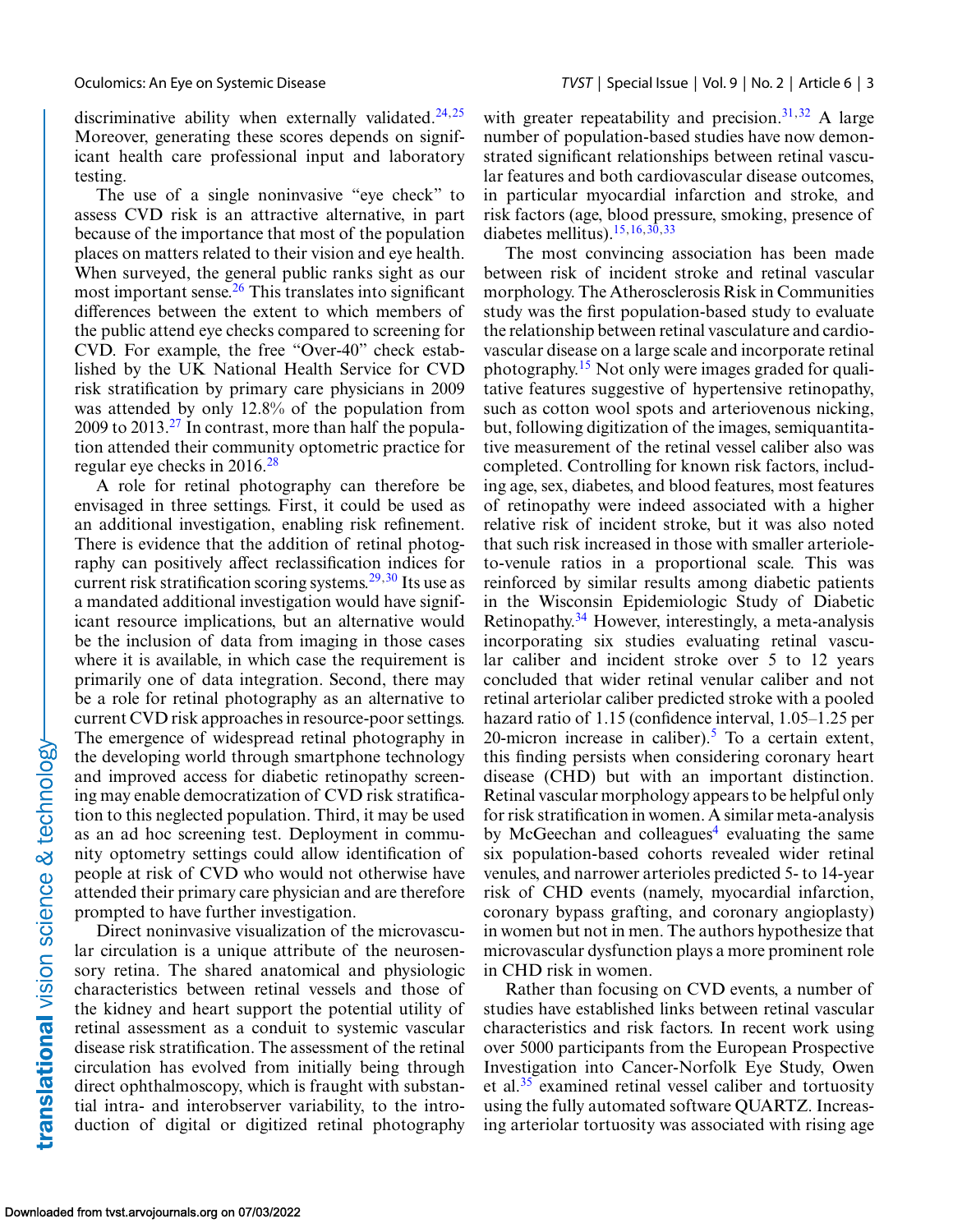and systolic blood pressure, whereas venular tortuosity was more related to body mass index and prevalent type 2 diabetes mellitus. In terms of vascular caliber, retinal venular caliber was higher in older patients, smokers, and those with raised triglyceride levels. Arterioles were narrower in older patients and those with higher systolic blood pressure and total cholesterol.

The studies mentioned thus far have centered on traditional statistical modeling techniques, such as regression and survival analysis, to draw insights on how retinal structure changes in CVD. However, these hypotheses-based methods rely on clinician direction within a narrow prespecified group of parameters. In contrast, Poplin et al.<sup>18</sup> argue that the plethora of information within retinal photographs lends itself ideally to deep learning. The team from Google Research trained a convolutional neural network on fundus photos of >280,00 patients from the UK Biobank and EyePACS to predict CVD risk factors. Not only did the model indeed predict smoking status and major cardiac events with reasonable accuracy (area under the receiver operating characteristic curve [AUC] of 0.71 and 0.70 respectively), it surprised many readers in its ability to identify sex and age with high confidence (AUC of 0.97 and mean absolute error of 3.26 years, respectively). Importantly, the model performed well when externally validated on a separate data set of Asian patients by an independent research group. $36$  A further novel feature of their work reflects on the concern of the limited interpretability inherent in deep learning systems. They employed the deterministic technique, soft attention, to illustrate which pixels of the image were most influential in the model's decision. Although ophthalmic researchers may not be surprised to see that systolic blood pressure prediction was predominantly predicted using the retinal vessels, it may fascinate others to learn that the foveal appearance was instrumental in predicting biological sex. These saliency maps therefore have the potential to not only reassure us of the biological plausibility of model decision making but also stimulate research into potential novel biomarkers, akin to phenotype-first genome-wide association studies.

### **Neurodegenerative Disease**

There are over 9.9 million new cases of dementia worldwide each year. The World Alzheimer Report 2015 estimates that the number of affected people will double every 20 years, equating to  $>130$  million cases in  $2050$ .<sup>[37](#page-8-0)</sup> In the United Kingdom, dementia overtook CVD as the leading cause of death in  $2016<sup>38</sup>$  $2016<sup>38</sup>$  $2016<sup>38</sup>$  Yet, despite these alarming figures, it has been estimated that 50% to 80% of cases of the most common form of dementia, Alzheimer disease (AD), remain unrecognized in high-income countries, due to the challenges in detection and diagnosis. $37$  Typically, individuals suspected of having dementia are assessed by their primary care physician using the usual combination of medical history, physical examination, and, in some cases, investigations in conjunction with a questionnaire regarding cognitive function. However, not only do these have variable diagnostic accuracy, but they also depend on an index of suspicion as well as attendance by the individual. In addition, the gold-standard diagnosis for some forms of dementia, such as AD, relies on brain biopsy, which is not appropriate for routine use. Evidence is growing for less invasive investigations such as cerebrospinal fluid analysis of amyloid protein and magnetic resonance imaging (MRI), but again, there are resource implications to using these tests at scale.<sup>39–41</sup> One imaging protocol increasingly used for AD diagnosis, MRI– positron emission tomography amyloid, requires a prescan injection of a radioactive tracer and can take over an hour to complete. This is in stark contrast to the seconds needed for acquiring retinal imaging.

In 1986, following on from observations that people with AD had visual deficits that could not be explained purely by cortical disease, David Hinton and colleagues histologically examined the optic nerves of 10 patients with  $AD<sup>42</sup>$  $AD<sup>42</sup>$  $AD<sup>42</sup>$  Their report was the first to conclusively demonstrate the reduction in retinal nerve fiber layer and retinal ganglion cell number typical of AD. This is perhaps unsurprising given the shared embryologic origin of the cerebral cortex and eye. Emerging initially as diverticula in the primitive diencephalon in weeks 3 to 4 of development, the primitive optic vesicle undergoes a series of invaginations in tandem with overlying mesenchyme and surface ectoderm to result in a partition between the layers of the retina and walls of the forebrain bounded by the optic nerve. Accordingly, the cerebral cortex and eye share many characteristics, including immune privilege mediated through a combination of physical barriers, such as the bloodretinal barrier with its resemblance to the blood-brain barrier, and inhibitory microenvironments. Optic nerve morphology also mirrors that of its central nervous system counterparts ensheathed in myelin and three meningeal layers.

Before considering the relevant literature in this field, it is important to appreciate the semantic distinctions within neurodegenerative disease research, which may not be immediately obvious to visual scientists and ophthalmologists. Rather than describing a disease, the term *dementia* is an umbrella term refer-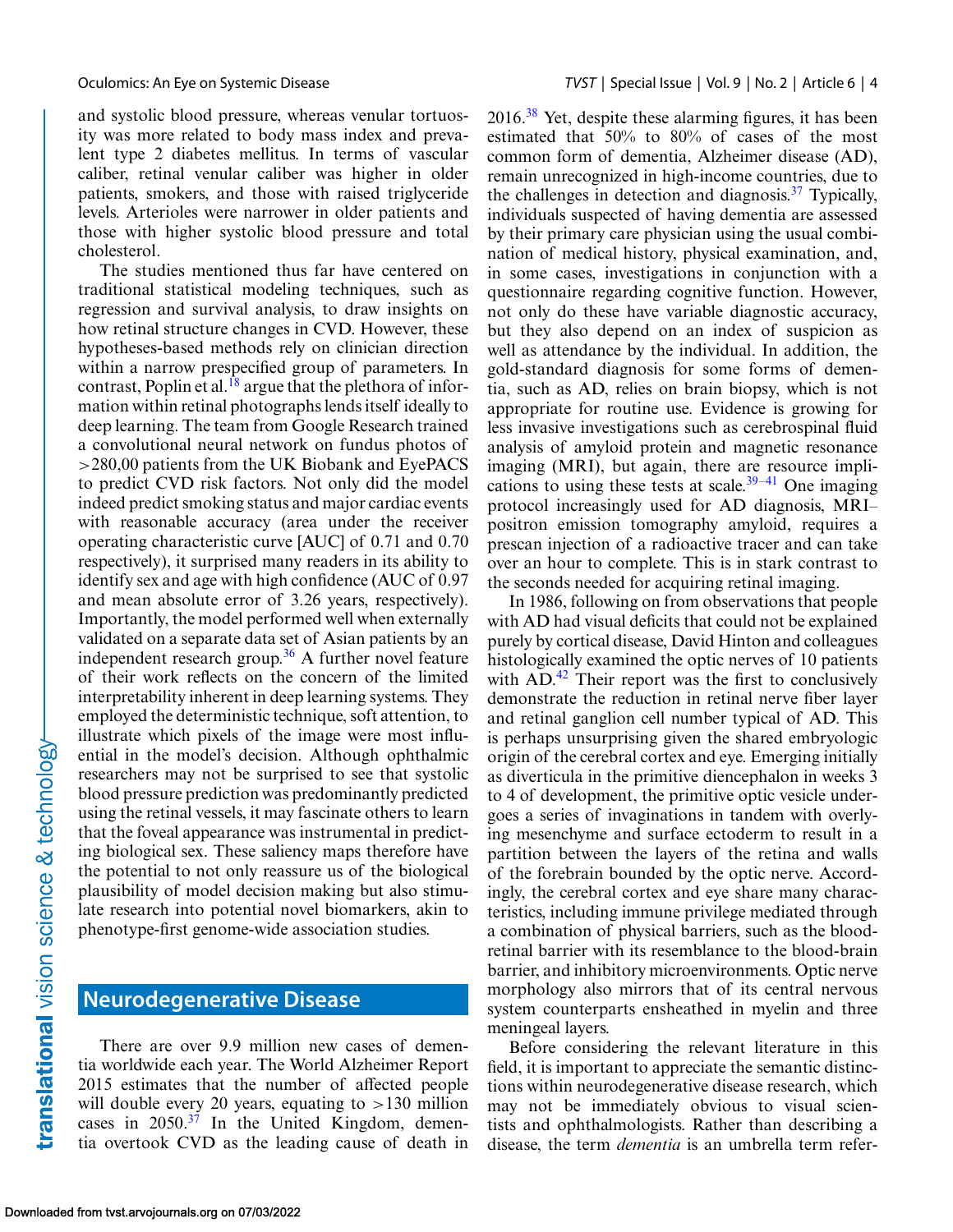ring to a constellation of symptoms secondary to impairment of higher-order cerebral functions such as memory, language, and problem solving. Accounting for  $>60\%$  of cases of dementia in people older than 65 years, AD is the most common cause of dementia and is classically characterized by the deposition of amyloid beta oligomers and neurofibrillary tangles.<sup>43</sup> In contrast, vascular dementia, the second leading cause, is intimately linked to cerebrovascular disease and can be subcategorized depending on the imaging characteristics of infarcts and white matter changes. The remaining  $\sim$ 20% are attributable to rarer forms such as Lewy body dementia, frontotemporal degeneration, and dementia associated with Parkinson disease. A large proportion of cases may also be mixed, most commonly AD and vascular dementia, suggesting not only that both retinal vascular morphology and nerve fiber layer may be useful but that significant overlap exists in biomarker measurement.

Much of the current work bridging AD and retinal morphology revolves around OCT, but meaningful associations have been reported in other imaging modalities. As one of the first available modalities, retinal photography in those with cognitive decline showed changes in vessel caliber and branching indices, but this may be accounted for by the shared risk factors between CVD and certain forms of dementia. The Rotterdam Study demonstrates evidence of retinopathy in participants with prevalent dementia, but its presence did not appear to confer an increased risk of incident dementia.<sup>[44](#page-8-0)</sup> The peripheral retina may also hold clues—patients with AD appear to have both a higher baseline and an increase in peripheral hard drusen over two years of follow-up.<sup>[45](#page-8-0)</sup> Anatomically, however, changes in the optic nerve and retinal nerve fiber layer would seem most plausible representatives of neurodegenerative disease. Early on, it was noted that red free retinal nerve fiber layer (RNFL) photographs reveal a higher proportion of defects in patients with AD, but this has not always been consistent, perhaps owing to the limited number of cases in many studies.<sup>[46](#page-9-0)</sup> Trick et al.<sup>[47](#page-9-0)</sup> and Berisha et al[.48](#page-9-0) directly sought to address previous psychophysical work revealing inferior visual field defects in patients with AD, finding that the superior RNFL was preferentially impaired in their cohort.

The most consistent retinal feature of AD is OCTmeasured changes in the RNFL. The RNFL comprises the axons of retinal ganglion cells that project directly to the lateral geniculate nucleus, and thinning has been shown to correlate with AD and cognitive decline in two separate meta-analyses.<sup>7,10</sup> Individuals with AD show reductions in the RNFL, ganglion cell– inner plexiform layer, and overall macular volume.<sup>49</sup>

The similarity of RNFL thickness between people with established AD and mild cognitive impairment suggests that ganglion axonal loss occurs early in the disease and may therefore have some predic-tive value.<sup>[50,51](#page-9-0)</sup> In 2018, two large population-based analyses substantially bolstered our understanding in this field. A study by Ko et al. $9$  analyzing the OCTs of >30,000 participants of the UK Biobank study found that thinner RNFL was not only associated with lower cognitive testing scores (as measured by the Mini Mental State Examination), but also those in the thinner quintiles were more likely to perform poorly on the test three years later. In the same month, researchers from the Rotterdam Study published their findings that thinner RNFL was associated with an increased risk of developing dementia, highlighting the potential role of a biomarker of early dementia.[8](#page-7-0)

To our knowledge, there is no published work relating to the use of deep learning in the prediction of dementia from retinal imaging, but this is likely to change soon given current research efforts. In a 2019 systematic review, Jo et al.<sup>[52](#page-9-0)</sup> appraised 16 studies employing deep learning in neuroimaging (magnetic resonance imaging) for the diagnosis of AD. It therefore seems likely that similar applications will pervade the retinal sphere.

### **Prospects**

We have sought to highlight the enormous potential of leveraging retinal biomarkers for the characterization of systemic disease, particularly those of rising prevalence within the aging population. Given the size of emerging data sets and complexity of imaging techniques, these benefits may be most effectively secured through modern AI techniques, such as deep learning.<sup>[53](#page-9-0)</sup> The role of deep learning in this field is likely to extend beyond simple risk prediction from an individual's retinal images. In an attempt to combat the "black box" issue of limited interpretability in deep learning, groups are leveraging methods such as saliency maps to highlight image regions/pixels that most contribute to the model's decision. Given the vast quantities of data incorporated within modern ophthalmic imaging, such as volumetric OCT scanning, the identification of novel biomarkers through these methods is attractive. Indeed, as per the work of Poplin et al. $18$  on the prediction of cardiovascular risk factors from retinal photography, foveal morphology appeared to be crucial in the model's decision of determining sex. This ability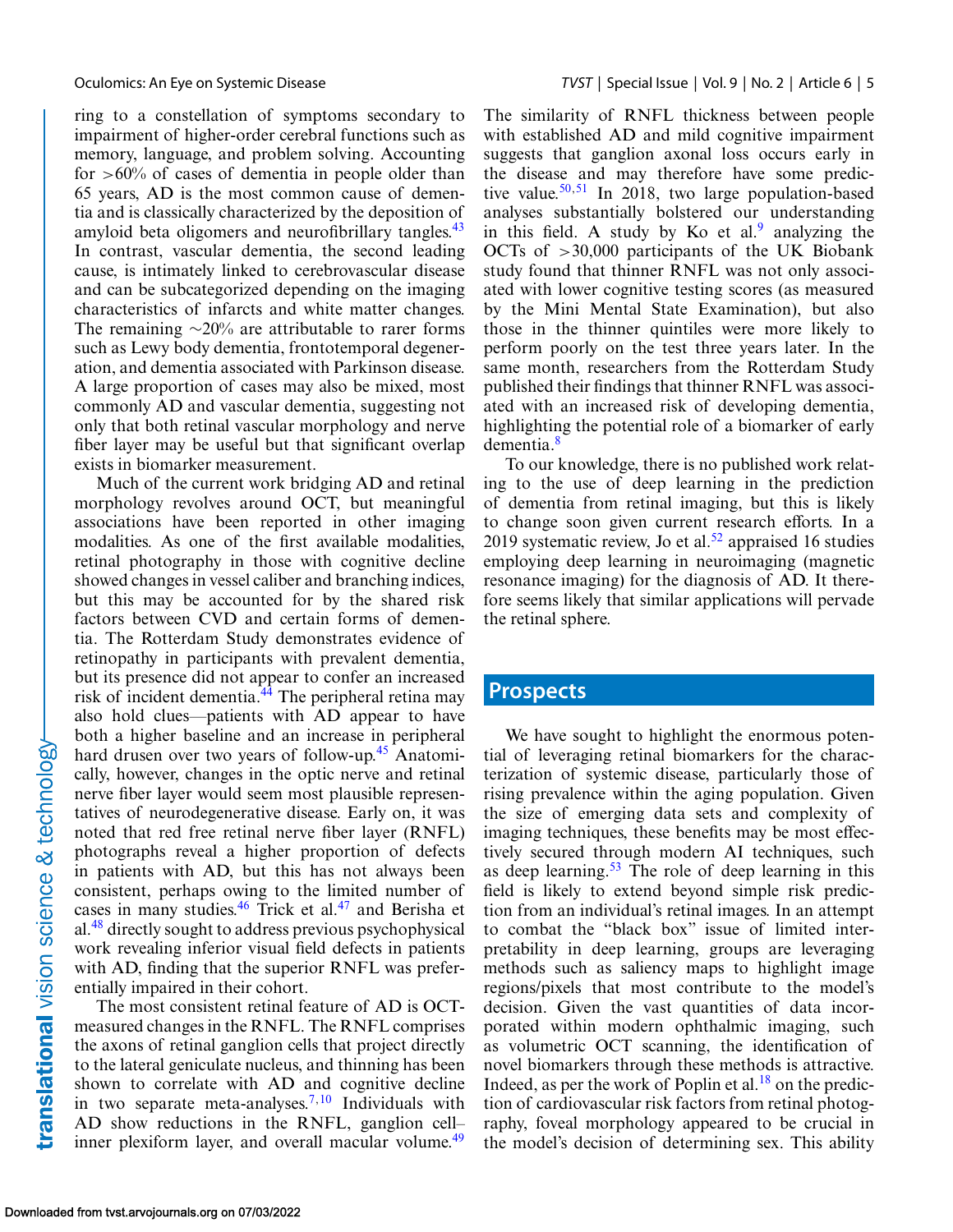to generate new hypotheses is exciting and should then be validated on a separate data set. However, this deviation from traditional hypotheses-led research must be approached with caution, accounting for the well-known issues associated with data dredging, which frequented early genomics research.<sup>[54](#page-9-0)</sup>

A further application for deep learning in this field comes from segmentation. Many OCT devices now come with preinstalled automated segmentation software, but these are generally designed for the identification of retinal layers, rather than disease features, and can be complicated by error. Rather than providing a global classification for an input image, deep learning can be employed to label each specific pixel. This can then be fed into a further neural network to provide an overall classification. De Fauw et al.<sup>[55](#page-9-0)</sup> employed this technique in OCT classification for macular diseases by designing an intermediate segmentation map, which was then analyzed by a further model to provide a classification and triage urgency. This cascade not only standardizes anatomical output independent of the acquiring device but also permits a degree of interpretability by the clinician, who can more easily discern, for example, the presence of subretinal fluid in a diagnosis of neovascular age-related macular degeneration. However, the segmentation map has significant value independent of a feed-forward process. Segmentation facilitates our ability to record change more accurately in retinal morphology and will likely be instrumental in dynamic risk prediction models, especially given that retinal imaging is frequently acquired on a regular ongoing basis. Incorporation of updated cardiovascular risk factors so as to illustrate a trajectory of change has shown promise over more conventional risk prediction methods, and this principle will likely extend to retinal biomarkers.<sup>56</sup>

Among the most crucial steps in constructing deep learning–based models is the acquisition and curation of a training data set of sufficient magnitude. These are typically derived from either large prospective observational cohort studies or retrospective real-world data. In the former, the data may be available to researchers either through open access (e.g., MESSI-DOR: [http://www.adcis.net/en/third-party/messidor/\)](http://www.adcis.net/en/third-party/messidor/) or upon application (e.g., UK Biobank: https://www. [ukbiobank.ac.uk/\). In a recent systematic review evalu](https://www.ukbiobank.ac.uk/)ating 82 studies comparing the performance of deep learning models with health care professionals in disease classification from medical imaging, 25 studies leveraged data from open-access repositories.<sup>57</sup> In the field of oculomics, retrospective real-world data can be a more challenging option as the desired labels (such as myocardial infarction within five years) will not align with the original purpose for capture, typically being eye disease. Moreover, ophthalmic care is often provided in standalone ophthalmic settings. In this situation, researchers may consider record linkage as a possible solution. We provide details of a case example of this in Box 1.

In this article, we have focused on two specific exemplars, cardiovascular and neurodegenerative disease, but there is emerging potential for generating novel hypotheses from linking large-scale ophthalmic data sets with other specialties. Such is the objective of initiatives such as Health Data Research UK [\(https://www.hdruk.ac.uk\)](https://www.hdruk.ac.uk), which seeks to unite health care data nationally to facilitate innovative discovery with a strong underpinning of public involvement and engagement. AI-based methods in conjunction with interdisciplinary expertise will be crucial in tackling the future health care challenges of common chronic disorders of the body. Undoubtedly, oculomics will be one of the keys to these efforts.

### **Box 1. Case Example: AlzEye—Linking Ophthalmic Imaging and Systemic Disease Labels at Scale to Provide New Insights into Dementia (and Cardiovascular Disease)**

When trying to achieve the necessary scale of data for machine learning approaches, the use of routinely collected data is an attractive alternative to the high-cost, researcher-led data sets compiled through epidemiologic studies or biobanks. One of the aims of such an approach is to create virtual biobanks much cheaper than otherwise possible (arguably a "biobankon-a-shoestring") and which may indeed better reflect the population of interest (vs. the somewhat skewed population that has been observed in some biobank programs).

An example of this kind of approach is AlzEye, the United Kingdom's first and largest linkage of complex three-dimensional imaging data (fundus photographs and retinal OCT) to systemic health diagnostic codes for the purposes of exploring retinal ultrastructural associations and predictors of dementia and its subtypes. AlzEye depends on the combination of both local and nationally held data sets within the United Kingdom's National Health Service (NHS). Specifically, AlzEye is a pseudonymized data set linking retinal photographs and OCT scans of all patients older than 40 years attending Moorfields Eye Hospital NHSFT with Hospital Episode Statistics (HES), a national database consisting of all admissions, emergency attendances, and outpatient appointments in England. The appropriate use and linkage of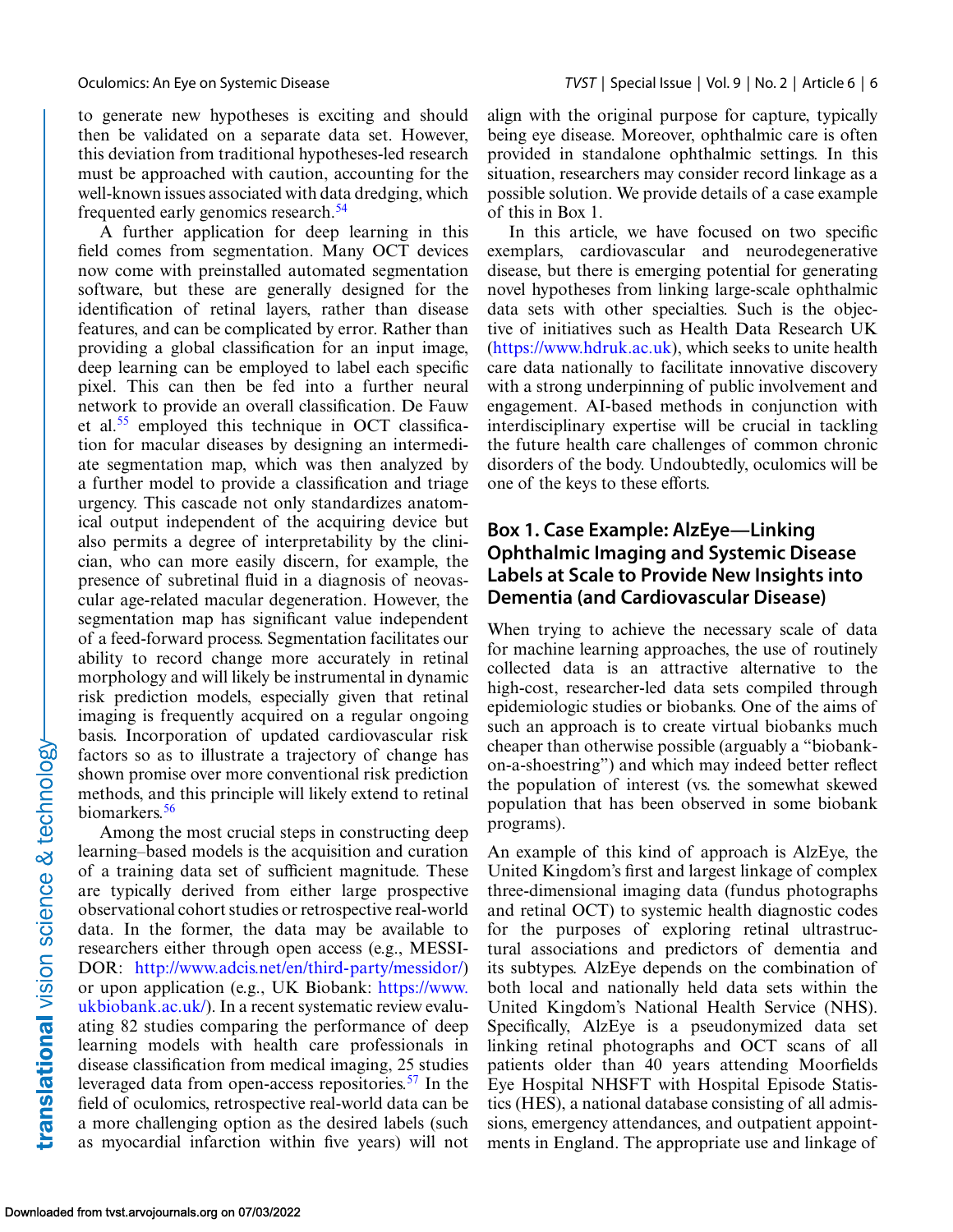such data depend on satisfying many criteria, including ethical approval, data security, and governance. Engagement with the public has been pivotal to the approach. We surveyed 483 participants to canvass public opinion on the use of eye scans for research and the acceptability of large data sets to identify patterns of systemic disease. Two members of the public sit on the AlzEye working group, and information regarding the study is outlined on the funding charity's website.

This kind of study is complex, and the approval process that AlzEye underwent was appropriately robust with a number of different approvals required prior to the establishment of AlzEye. Although the exact process will vary from country to country, the processes are likely to share similar principles, and we therefore highlight them here. The first stage required us to secure a research sponsor, necessitating institutional approval consisting of research and development, information governance, and information technology at both the NHS data custodian (Moorfields Eye Hospital NHSFT) and the research institute (University College London). Important conditions involving third-party linkage by a "trusted third party," robust data privacy measures, and sufficient computing infrastructure were outlined at this stage. In AlzEye, the linkage process is as follows: (1) images from Moorfields Eye Hospital are pseudonymized through the removal of all identifiers and replacement with a unique study ID. These are then transferred to University College London. (2) Simultaneously, a spreadsheet of the image identifiers (date of birth, unique NHS number, sex) is securely sent to NHS Digital, the national body overseeing the HES data warehouse. (3) NHS Digital strips the identifiers and returns the relevant HES data with pseudonymized study IDs to University College London, where it is linked with corresponding images. Thus, HES data never enter the source of imaging data (Moorfields Eye Hospital), and conversely, identifiers never enter University College London (Fig. 1).

Prior to commencement, all research studies in the United Kingdom require ethical approval through the Research Ethics Service, but some specific studies may warrant additional approvals. AlzEye was approved by the National Health Service Research Ethics Committee in 2018. Due to the large number of patients included (more than 250,000), the historical nature of the data, and the advanced age and difficulty in contacting patients, it would not be feasible to obtain consent from patients. Therefore, to use identifiable data for the linkage, a specific type of approval was sought involving an application to the Confidential Advisory Group, who advise the UK Health Research Authority on whether sufficient justification exists to



**Figure 1.** The flow of data is such that the Moorfields Eye Hospital never receives HES data and University College London does not receive any identifiers. University College London, as a trusted third party, links images from Moorfields Eye Hospital with HES data from NHS Digital based on a unique study ID.

access data without consent. In the United Kingdom, this is known as a "Section 251 approval," deriving from the 2006 NHS Act, which provides provision for this kind of application. The Health Research Authority, collating the opinions of the respective committees, granted ultimate approval in late 2018.

Upon these approvals, applications to NHS Digital for the procurement of HES data can then be processed. In addition to the external approvals, NHS Digital has its own internal approval process detailing, in particular, the legal basis upon which data are being accessed. When a given application is approved, it is then presented on behalf of the applicant by NHS Digital to the Independent Group Advising on the Release of Data (IGARD), a committee of specialist and lay members who assess all applications to NHS Digital for the dissemination of confidential information. In January 2019, IGARD gave approval, remarking that the AlzEye application "could be used as an exemplar to help other researchers with their applications to the Data Access Request Service."

### **Acknowledgments**

Supported by a Springboard Grant from the Moorfields Eye Charity (EK), UK National Institute for Health Research (NIHR) Clinician Scientist Award (NIHR-CS–2014-12-023; PAK), and CAPES Foundation, Ministry of Education of Brazil, Brasília, DF, Brazil (DAF). "This study was financed in part by the Coordenação de Aperfeiçoamento de Pessoal de Nível Superior – Brasil (CAPES) – Finance Code 001"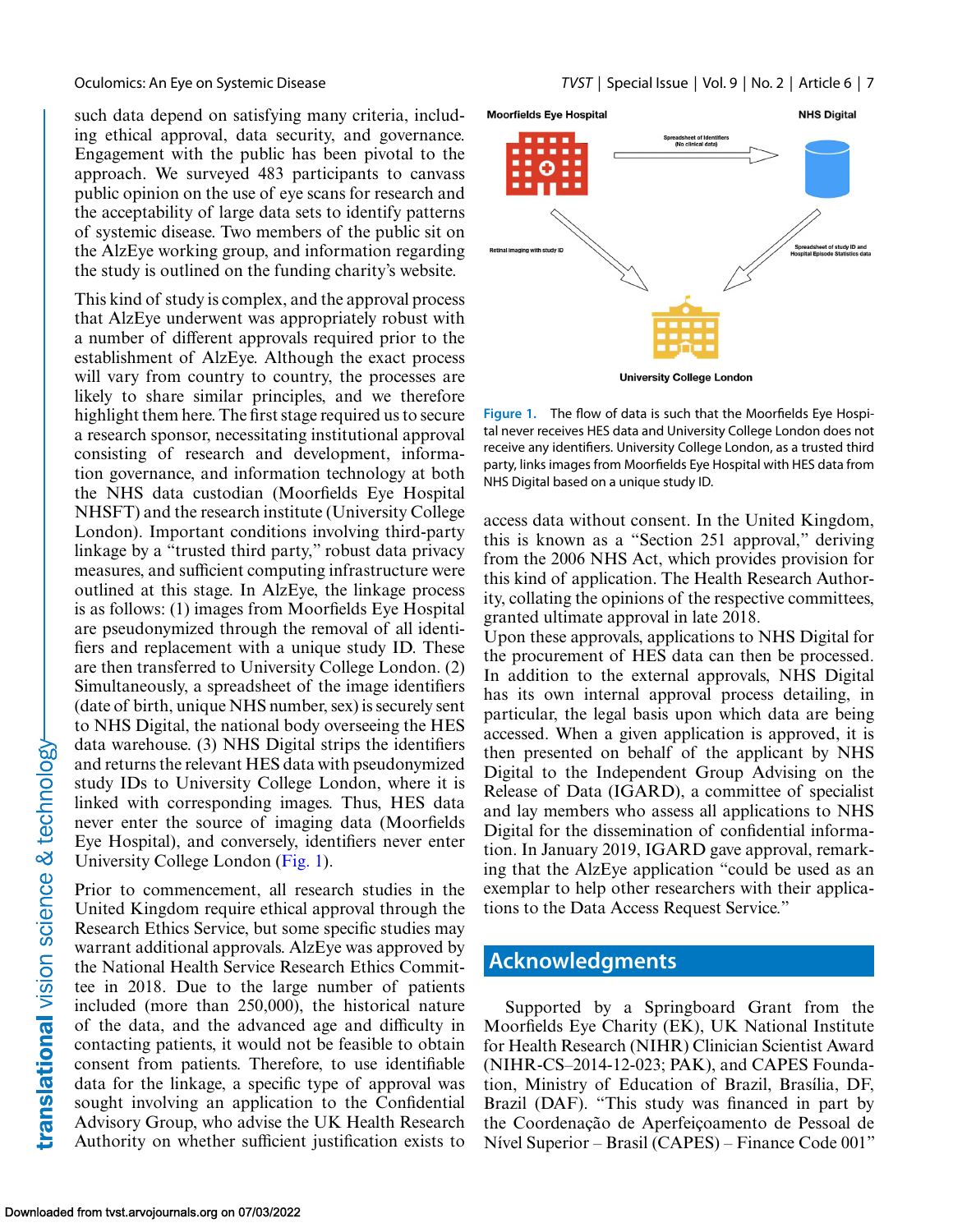- Federal University of Sao Paulo. The views expressed are those of the author and not necessarily those of the NHS, the NIHR, or the Department of Health.

AKD and PAK contributed equally to this work.

Disclosure: **S.K. Wagner**, None; **D.J. Fu**, None; **L. Faes**, None; **X. Liu**, None; **J. Huemer**, None; **H. Khalid**, None; **D. Ferraz**, None; **E. Korot**, Google Health (E); **C. Kelly**, None; **K. Balaskas**, Alimera (F), Allergan (F), Bayer (F), Heidelberg Engineering (F), Novartis (F), TopCon (F); **A.K. Denniston**, None; **P.A. Keane**, Heidelberg Engineering (F), Topcon (F), Carl Zeiss Meditec (F), Haag-Streit (F), Allergan (F), Novartis (F, S), Bayer (F, S), DeepMind (C), Optos (C)

### **References**

- 1. Kim DH, Chaves PH, Newman AB, et al. Retinal microvascular signs and disability in the Cardiovascular Health Study. *Arch Ophthalmol*. 2012;130:350–356.
- 2. Wong TY, Mohamed Q, Klein R, Couper DJ. Do retinopathy signs in non-diabetic individuals predict the subsequent risk of diabetes? *Br J Ophthalmol*. 2006;90:301–303.
- 3. Gunthner R, Hanssen H, Hauser C, et al. Impaired retinal vessel dilation predicts mortality in endstage renal disease [published online April 1, 2019]. *Circ Res*.
- 4. McGeechan K, Liew G, Macaskill P, et al. Metaanalysis: retinal vessel caliber and risk for coronary heart disease. *Ann Intern Med*. 2009;151:404– 413.
- 5. McGeechan K, Liew G, Macaskill P, et al. Prediction of incident stroke events based on retinal vessel caliber: a systematic review and individualparticipant meta-analysis. *Am J Epidemiol*. 2009; 170:1323–1332.
- 6. Wong TY, Mitchell P. Hypertensive retinopathy. *N Engl J Med*. 2004;351:2310–2317.
- 7. Thomson KL, Yeo JM, Waddell B, Cameron JR, Pal S. A systematic review and meta-analysis of retinal nerve fiber layer change in dementia, using optical coherence tomography. *Alzheimers Dement (Amst)*. 2015;1:136–143.
- 8. Mutlu U, Colijn JM, Ikram MA, et al. Association of retinal neurodegeneration on optical coherence tomography with dementia: a population-based study. *JAMA Neurol*. 2018;75:1256–1263.
- 9. Ko F, Muthy ZA, Gallacher J, et al. Association of retinal nerve fiber layer thinning with current and future cognitive decline: a study

<span id="page-7-0"></span>Oculomics: An Eye on Systemic Disease *TVST* | Special Issue | Vol. 9 | No. 2 | Article 6 | 8

using optical coherence tomography. *JAMA Neurol*. 2018;75:1198–1205.

- 10. Coppola G, Di Renzo A, Ziccardi L, et al. Optical coherence tomography in Alzheimer's disease: a meta-analysis. *PLoS One*. 2015;10: e0134750.
- 11. Duke-Elder SS, ed. *Volume XV Summary of Systemic Ophthalmology*. London, UK: Henry Kimpton; 1976.
- 12. Fujimoto J, Swanson E. The development, commercialization, and impact of optical coherence tomography. *Invest Ophthalmol Vis Sci*. 2016;57:1– 13.
- 13. Pontikos NWS, Faes L, Kortuem K, Fasler K, Balaskas K, Keane PA. Comment on: Trends in retina specialist imaging utilization from 2012 to 2016 in the United States Medicare fee-for-service population. *Am J Ophthalmol*. In press.
- 14. OCT rollout in every Specsavers Announcted. Optometry Today (2017). Available at https:// [www.aop.org.uk/ot/industry/high-street/2017/05/](https://www.aop.org.uk/ot/industry/high-street/2017/05/22/oct-rollout-in-every-specsavers-announced) 22/oct-rollout-in-every-specsavers-announced. Accessed September 16, 2019.
- 15. Wong TY, Klein R, Couper DJ, et al. Retinal microvascular abnormalities and incident stroke: the Atherosclerosis Risk in Communities Study. *Lancet*. 2001;358:1134–1140.
- 16. Wong TY, Klein R, Sharrett AR, et al. Retinal arteriolar narrowing and risk of coronary heart disease in men and women: the Atherosclerosis Risk in Communities Study. *JAMA*. 2002; 287:1153–1159.
- 17. Wong TY, Klein R, Sharrett AR, et al. The prevalence and risk factors of retinal microvascular abnormalities in older persons: the Cardiovascular Health Study. *Ophthalmology*. 2003;110:658– 666.
- 18. Poplin R, Varadarajan AV, Blumer K, et al. Prediction of cardiovascular risk factors from retinal fundus photographs via deep learning. *Nat Biomed Eng*. 2018;2:158–164.
- 19. Bright R. Tabular view of the morbid appearances in 100 cases connected with albuminous urine. *Guy's Hosp Rep*. 1836;1:380–400.
- 20. Gunn R. Ophthalmoscopic evidence of (1) arterial changes associated with chronic renal diseases and (2) of increased arterial tension. *Trans Ophthalmol Soc UK.* 1892;12:124–125.
- 21. Keith NM,Wagener HP, Barker NW. Some different types of essential hypertension: their course and their prognosis. *Am J Med Sci*. 1939;197:332– 343.
- 22. World Health Organization. *Global Health Estimates 2016: Disease Burden by Cause, Age, Sex,*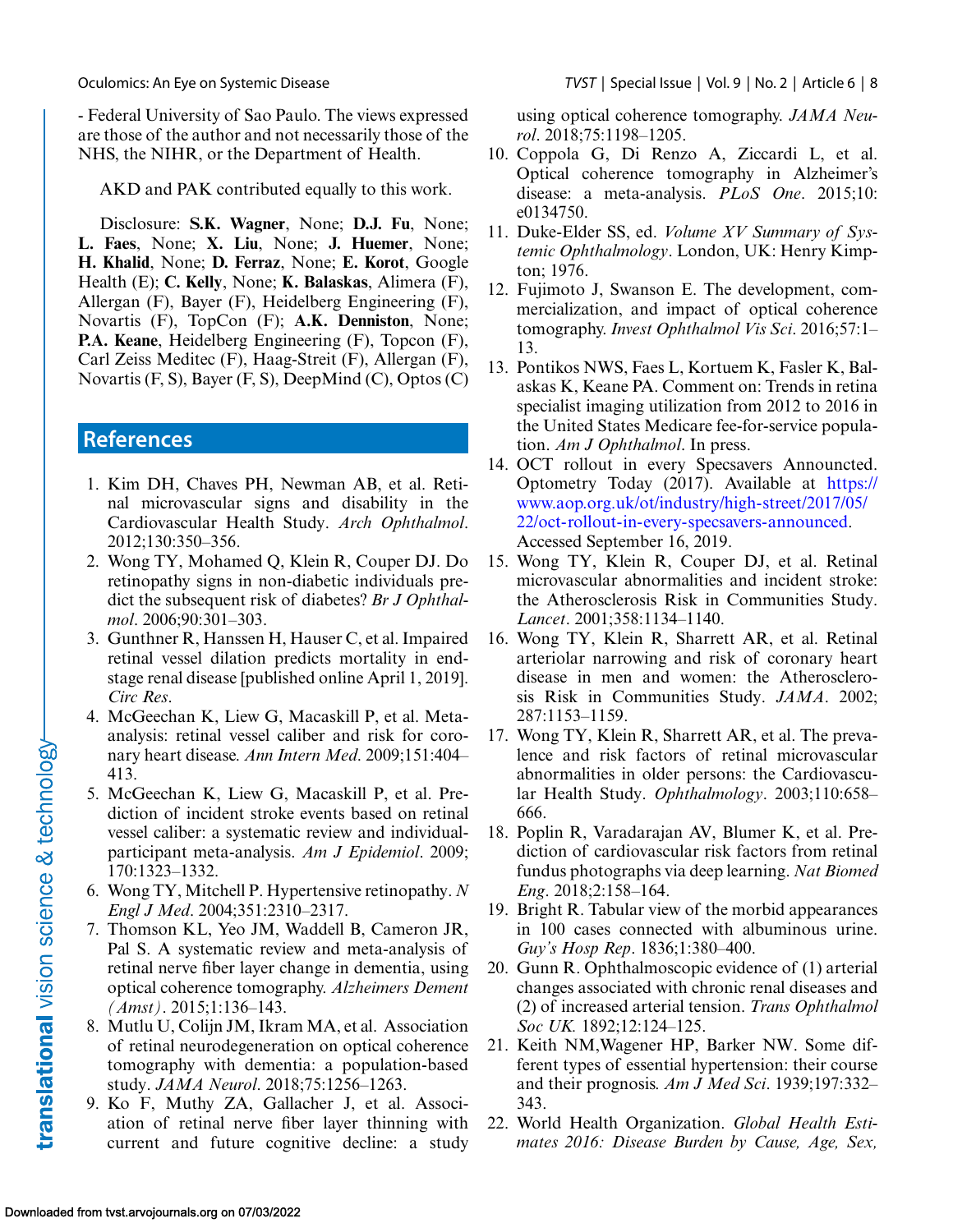- <span id="page-8-0"></span>23. Arnett DK, Blumenthal RS, Albert MA, et al. 2019 ACC/AHA guideline on the primary prevention of cardiovascular disease: executive summary: a report of the American College of Cardiology/American Heart Association Task Force on Clinical Practice Guidelines. *J Am Coll Cardiol.* 2019;74:1376–1414.
- 24. Ridker PM, Statins Cook NR.: new American guidelines for prevention of cardiovascular disease. *Lancet*. 2013;382:1762–1765.
- 25. Kuragaichi T, Kataoka Y, Miyakoshi C, Miyamoto T, Sato Y. External validation of pooled cohort equations using systolic blood pressure intervention trial data. *BMC Res Notes*. 2019;12:271.
- 26. Enoch J, McDonald L, Jones L, Jones PR, Crabb DP. Evaluating whether sight is the most valued sense [published online October 3, 2019]. *JAMA Ophthalmol*.
- 27. Robson J, Dostal I, Sheikh A, et al. The NHS Health Check in England: an evaluation of the first 4 years. *BMJ Open*. 2016;6:e008840.
- 28. *The State of the National Eye Health 2017: A Year in Review*. RNIB (2018). Available at https://www. rnib.org.uk/sites/default/files/APDF%20The%20 [State%20of%20the%20Nation%20Eye%20Health](https://www.rnib.org.uk/sites/default/files/APDF%20The%20State%20of%20the%20Nation%20Eye%20Health%202017%20A%20Year%20in%20Review.pdf) %202017%20A%20Year%20in%20Review.pdf. Accessed September 5, 2019.
- 29. Ho H, Cheung CY, Sabanayagam C, et al. Retinopathy Signs improved prediction and reclassification of cardiovascular disease risk in diabetes: a prospective cohort study. *Scientific Reports*. 2017;7:41492.
- 30. Cheung CY, Tay WT, Ikram MK, et al. Retinal microvascular changes and risk of stroke: the Singapore Malay Eye Study. *Stroke*. 2013;44:2402– 2408.
- 31. Newsom RS, Sullivan PM, Rassam SM, Jagoe R, Kohner EM. Retinal vessel measurement: comparison between observer and computer driven methods. *Graefes Arch Clin Exp Ophthalmol*. 1992;230:221–225.
- 32. Rassam SM, Patel V, Brinchmann-Hansen O, Engvold O, Kohner EM. Accurate vessel width measurement from fundus photographs: a new concept. *Br J Ophthalmol*. 1994;78:24–29.
- 33. Longstreth W, Larsen EKM, Klein R, et al. Associations between Findings on cranial magnetic resonance imaging and retinal photography in the elderly: the Cardiovascular Health Study. *Am J Epidemiol*. 2006;165:78–84.
- 
- 34. Klein R, Klein B, Moss S, Wong T, Sharrett A. Retinal vascular caliber in persons with type 2 diabetes: the Wisconsin Epidemiological Study of Diabetic Retinopathy: XX. *Ophthalmology*. 2006;113:1488–1498.
- 35. Owen CG, Rudnicka AR, Welikala RA, et al. Retinal vasculometry associations with cardiometabolic risk factors in the European Prospective Investigation of Cancer–Norfolk Study. *Ophthalmology*. 2019;126:96–106.
- 36. Ting DSW, Wong TY. Eyeing cardiovascular risk factors. *Nat Biomed Eng*. 2018;2:140–141.
- 37. *World Alzheimer Report 2015. The Global Impact of Dementia: An Analysis of Prevalence, Incidence, Cost and Trends. Alzheimer's Disease International (2015)*. Available at: https://www.alz. [co.uk/research/world-report-2015. Published by](https://www.alz.co.uk/research/world-report-2015) Alzheimer's disease International, London, United Kingdom. Accessed September 1, 2019.
- 38. *Deaths registered in England and Wales (series DR*): 2017. Office for National Statistics (2019). Available at https://www.ons.gov.uk/peoplepopula tionandcommunity/birthsdeathsandmarriages/ deaths/bulletins/deathsregisteredinenglandand [walesseriesdr/2017. Accessed September 1, 2019.](https://www.ons.gov.uk/peoplepopulationandcommunity/birthsdeathsandmarriages/deaths/bulletins/deathsregisteredinenglandandwalesseriesdr/2017)
- 39. Hansson O, Lehmann S, Otto M, Zetterberg H, Lewczuk P. Advantages and disadvantages of the use of the CSF Amyloid beta (Abeta) 42/40 ratio in the diagnosis of Alzheimer's disease. *Alzheimers Res Ther*. 2019;11:34.
- 40. Struyfs H, Van Broeck B, Timmers M, et al. Diagnostic accuracy of cerebrospinal fluid amyloidbeta isoforms for early and differential dementia diagnosis. *J Alzheimers Dis*. 2015;45:813– 822.
- 41. Seo EH, Park WY, Choo IH. Structural MRI and amyloid PET imaging for prediction of conversion to Alzheimer's disease in patients with mild cognitive impairment: a meta-analysis. *Psychiatry Investig*. 2017;14:205–215.
- 42. Hinton DR, Sadun AA, Blanks JC, Miller CA. Optic-nerve degeneration in Alzheimer's disease. *N Engl J Med*. 1986;315:485–487.
- 43. Prince M, Knapp M, Guerchet M, et al. *Dementia UK*. London, United Kingdom: Alzheimer's Society 2nd ed. 2014.
- 44. Schrijvers EM, Buitendijk GH, Ikram MK, et al. Retinopathy and risk of dementia: the Rotterdam Study. *Neurology*. 2012;79:365–370.
- 45. Csincsik L, MacGillivray TJ, Flynn E, et al. Peripheral retinal imaging biomarkers for Alzheimer's disease: a pilot study. *Ophthalmic Res*. 2018;59:182–192.